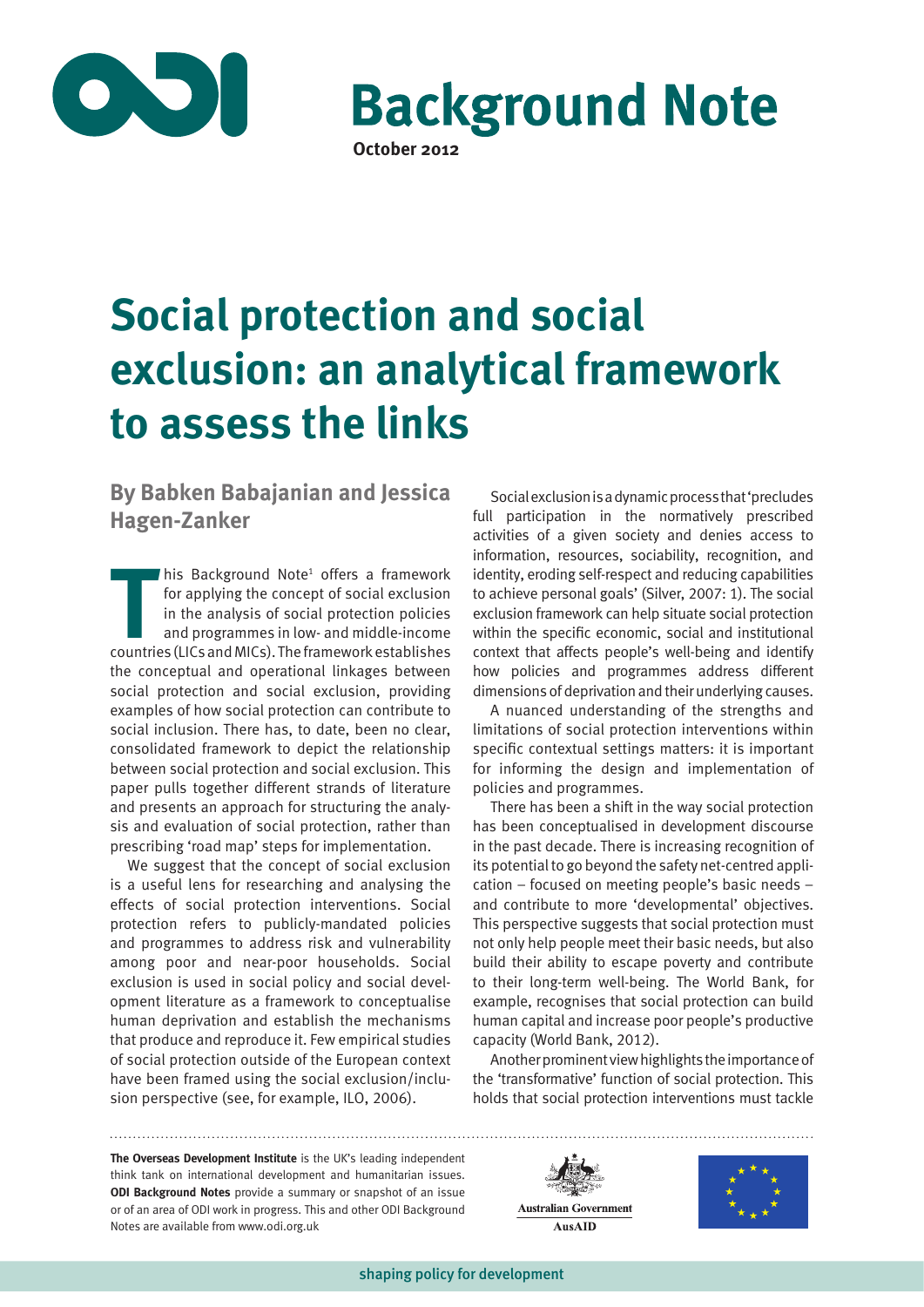not only economic insecurity, but aim for broader societal goals of equity, social justice and empowerment (Sabates-Wheeler and Devereux, 2008).

One key policy question is whether and how well social protection can serve as a 'developmental' and 'transformative' tool. While there is evidence on its short-term impacts, we know relatively little about its contribution to long-term improvements in wellbeing in LICs and MICs. Existing evaluations discuss programme effects on different dimensions of people's well-being, but rarely allow inferences about their ability to alter what drives their deprivation and vulnerability. We need to establish what goals social protection can realistically achieve. In particular, we need to understand whether and under what circumstances social protection can challenge the societal structures and processes that generate poverty and vulnerability in the formal and informal domains.

This paper begins by defining social exclusion and reviews trends in current social protection discourse. Second, it discusses the utility of applying social exclusion to the analysis of social protection. Third, it identifies key dimensions and drivers of social exclusion and depicts an analytical framework to link social exclusion with social protection. Fourth, it offers examples of how social protection interventions can tackle social exclusion and contribute to social inclusion. Finally, it discusses the policy relevance of the social exclusion framework in assessing social protection.

## **Conceptualising social exclusion**

This paper uses a broad definition of social exclusion as a conceptual framework, which originated in European social policy literature and has been applied in developing countries. As a framework, social exclusion offers an alternative lens for conceptualising poverty and inequality, denoting inadequate participation of individuals in key aspects of their society. Here, exclusion refers to multiple forms of economic and social disadvantage caused by various factors, including inadequate income, poor health, geographic location and cultural identification (Burchardt et al., 2002).

Social exclusion as a conceptual framework must be distinguished from its descriptive usage to denote marginalisation of individuals or groups because of specific social characteristics (e.g. gender or ethnicity). For example, Sabates-Wheeler and Devereux (2008: 81) see social exclusion as a manifestation of vulnerability, alongside discrimination and violation of the rights of minorities, rather than using it as a broader, conceptual perspective.

The term social exclusion is often used in reference to programme coverage. Here, social protection literature tends to focus on the extent to which poor/

eligible households are excluded from social protection programmes by design (for example, for not conforming to predefined eligibility criteria), or because of poor implementation, such as inadequate identification and outreach, and ineffective and unfair processes of beneficiary selection. For example, de la Brière and Rawlings (2006) discuss opportunities to maximise the coverage of the poor and reach women in conditional cash transfer (CCT) programmes to achieve greater social inclusion. Others have explored the design and implementation practices of povertytargeted cash transfers that often exclude poor and vulnerable people from income support (Ellis, 2008; HelpAge International, 2011).

Access to social protection can be seen within the social exclusion framework, as part of a broader analysis of the dimensions of exclusion faced by individuals. This paper, however, focuses on the effects of social protection on programme beneficiaries and their households, rather than on the inclusiveness of social protection programmes themselves.

The main analytical strength of the social exclusion framework is its emphasis of linkages between wellbeing and broader conditions and factors that affect different dimensions of that well-being. In de Haan's categorisation (1999), social exclusion can be used to describe 'outcomes of deprivation' and 'processes of deprivation'. By focusing on deprivation *outcomes*, the concept of social exclusion exposes the extent of deprivation that people may experience. It also identifies multiple, income and non-income *dimensions* of human deprivation. It therefore denotes that people may be excluded from employment, productive resources and economic opportunities, but also have limited access to education and health care, public utilities and decent housing, social and cultural participation, security, political rights, voice and representation. In general, people are deprived in more than one, and possibly in many, dimensions (Ruggeri Laderchi et al., 2003: 21).

The extent of exclusion often depends on individual and social characteristics, such as affluence, race, gender, ethnicity, social status, caste or religion, as well as political views, occupation, language, and place of residence. The concept focuses on the 'relative' rather than 'absolute' nature of deprivation, placing the needs of individuals within the context of their communities and societies.

In addition to exposing multiple deprivations, the social exclusion framework identifies *processes* that cause them. In contrast to the 'monetary' poverty approach, social exclusion 'focuses intrinsically, rather than as an add-on, on the processes and dynamics that allow deprivation to arise and persist' (Ruggeri Laderchi et al., 2003: 23). The social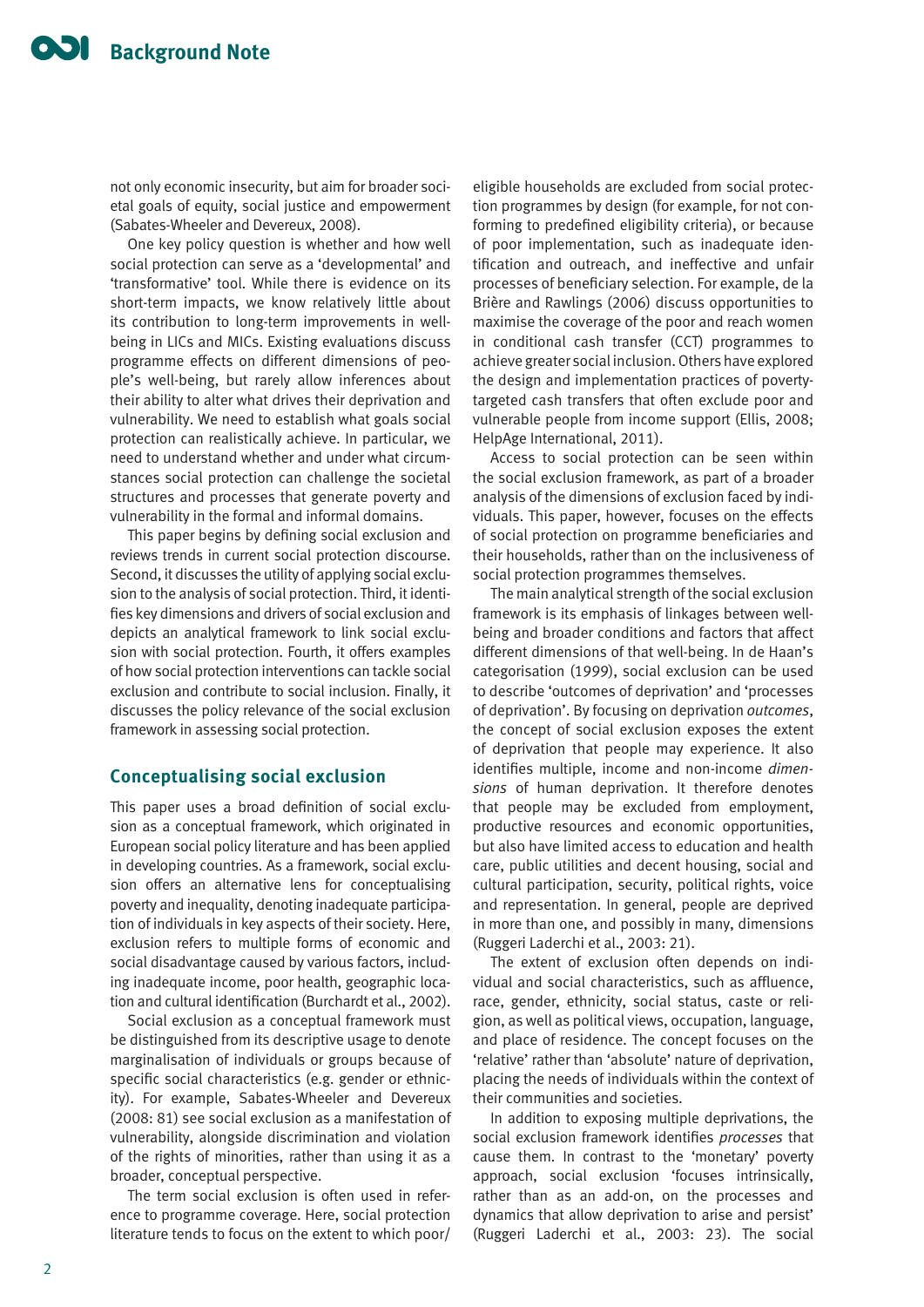exclusion framework is well-suited for understanding broader, structural factors that cause deprivation. It 'drives attention away from attributing poverty to personal failings and directs attention towards societal structures' (Gore and Figueiredo, 1997: 43). Therefore, it accentuates the interconnectedness of human wellbeing and broader conditions, including policies, social relations, norms and values that produce and reproduce various forms of deprivation (Figure 1).

Finally, social exclusion helps to capture the dynamic nature of deprivation, with different dimensions often interconnected and mutually reinforcing. Paugam (1996) suggests that it is a dynamic process or a 'spiral of precariousness', where one form of deprivation leads to others. He argues that social exclusion is not simply about precarious employment, but the strength of correlation between employment and other aspects of economic and social life (e.g. family, income, living conditions, and social networks). The focus on deprivation as a process allows the identification of a series of factors that contribute to people's exclusion.

## **Current trends in social protection discourse**

The usage of social protection in development discourse and practice has evolved. In the 1980s, social protection was seen as a 'safety net': as a 'residual' and temporary instrument to provide subsistence support to individuals in extreme poverty (Mkandawire, 2001: 1). The World Bank's Social Risk Management Framework (World Bank, 2001) conceived in the late 1990s, enhanced the case for social protection, legitimising social protection as a mainstream policy instrument for economic protection of the poor and vulnerable. It also introduced the dynamic and fluid notion of vulnerability as a lens for the analysis of characteristics and sources of human deprivation. Since the mid-2000s, the social protection discourse has advanced broad, developmental benchmarks that go beyond poverty relief and livelihood maintenance. Social protection is now seen as a policy tool to promote far-reaching improvements in human well-being.

A strong trend within this 'developmental' approach is to view social protection as a tool to advance human and economic development. In particular, social protection is used as an instrument to promote investments in human capital and, consequently, long-term economic security. The conditional cash transfer (CCT) model – popular since the mid-2000s in many countries in Latin America and to a lesser extent in sub-Saharan Africa and Asia – holds that investments in health, nutrition and education supported through conditionalities can help break



inter-generational transmission of poverty (de la Brière and Rawlings, 2006; Fiszbein and Schady, 2009).

It is also thought that social protection transfers can help people strengthen and accumulate productive assets, enhancing their future income earning capacity (Barrientos and Scott, 2008; Alderman and Yemtsov, 2012). The World Bank 2012-2022 Social Protection and Labour strategy (World Bank, 2012) emphasises social protection as enhancing 'opportunity' by building human capital and assets and allowing individuals to make productive investments.

There is also a view that social protection must have a 'transformative' angle, supporting equity, social justice and empowerment. Sabates-Wheeler and Devereux (2008) suggest that it must address 'non-economic' or 'social vulnerabilities' caused by structural inequalities and inadequate rights. Through its 'economic' function, social protection helps relieve poverty ('protection'), avert economic deprivation ('prevention'), and enhance real incomes and capabilities ('promotion').

The transformative view holds that in addition to addressing economic needs, social protection must empower the poor and uphold their rights. This may include addressing regulatory frameworks that promote discrimination, socio-cultural values that heighten women's vulnerability, or informal norms and behaviours that generate stigma. An international conference on Social Protection for Social Justice organised at the Institute of Development Studies in April 2011 stimulated the debate on social protection as an instrument to promote social equity.<sup>2</sup>

International organisations, such as the International Labour Organization (ILO), UNICEF and the World Bank also prioritise the goals of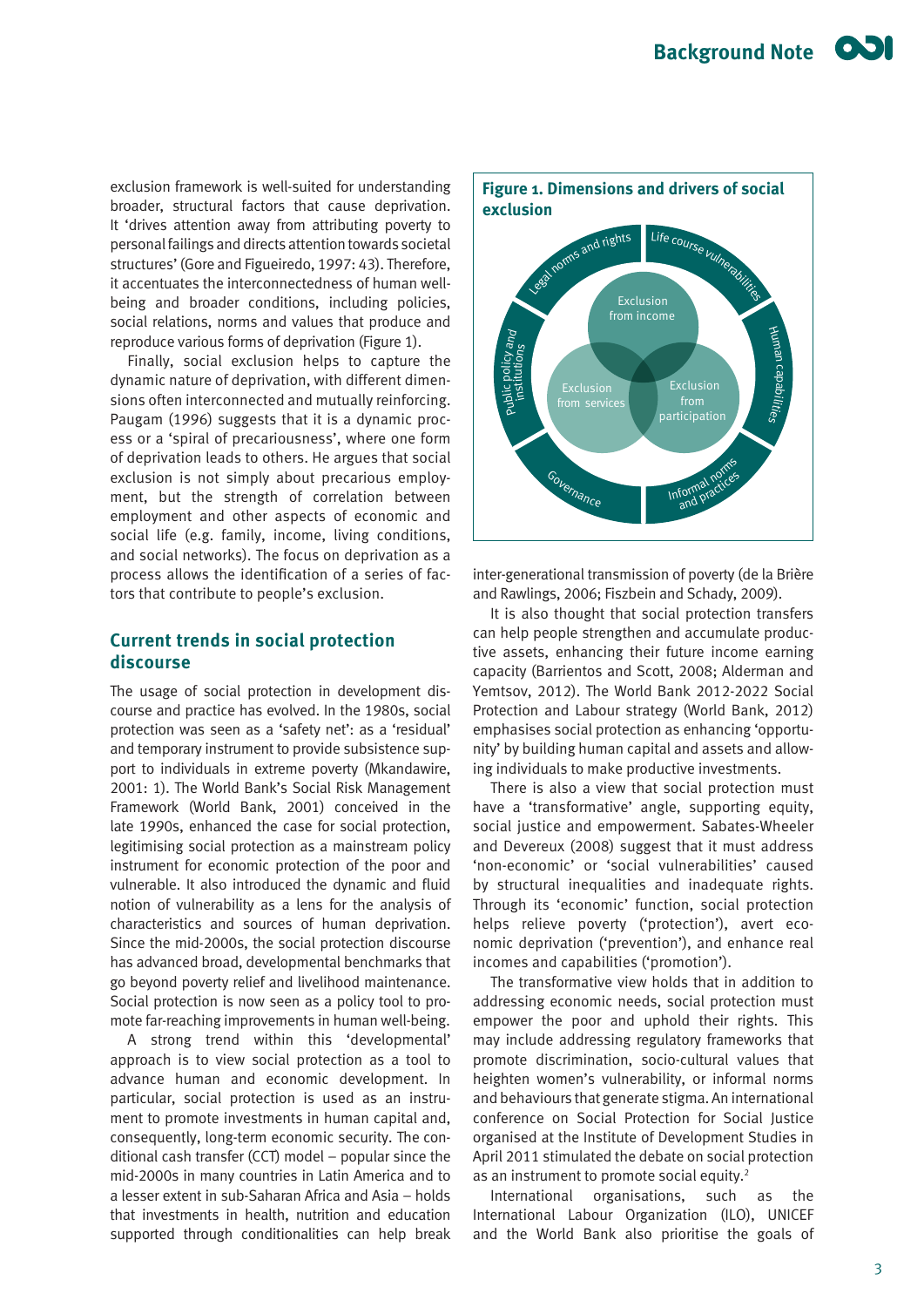addressing inequality and building more inclusive societies. The ILO (2011) suggests that social protection can contribute to gender empowerment and social cohesion. UNICEF's Social Protection Strategic Framework (UNICEF, 2012) maintains that social protection must support actions that tackle social exclusion in accessing services and achieving an adequate standard of living. Social inclusion is a pillar of the World Bank's social development strategy. The World Bank is currently conducting a research programme on social inclusion, which will be published in an upcoming 'flagship' report.

# **Using social exclusion for social protection analysis**

The social exclusion lens is well suited for the analysis of the effects of social protection interventions. Social exclusion serves as a framework for understanding the political, economic, social and institutional context that shapes human vulnerabilities. Its application to social protection allows greater emphasis on the local context and the integration of detailed and many-sided contextual analyses of vulnerability and deprivation.

One advantage of the social exclusion framework is its simultaneous emphasis on multi-dimensional aspects of deprivation and their causes. It can contextualise social protection, exposing the interplay between policies and programmes and the existing economic, social and institutional forces that shape people's well-being. This can help situate technical analysis of outcomes or impacts of social protection programmes on different aspects of deprivation (e.g. food security, health, education, and access to key public utilities) within the broader context that affects poor people's lives and livelihoods. This can inform the design of interventions to tackle deeply rooted structural inequalities and achieve sustainable change in living standards.

The social exclusion framework allows a holistic analysis of the interplay between economic and social vulnerabilities. In particular, the analysis of income deprivation through the social exclusion lens can expose social and institutional factors that translate into inadequate income, such as discrimination or inadequate policy.

# **Outcomes, dimensions and drivers of social exclusion**

We need to operationalise the main conceptual components of the social exclusion framework – deprivation *outcomes* and *processes* – to apply it in policy analysis. Deprivation *outcomes* refer to the extent of economic and social disadvantage that people experience in different livelihood dimensions. This paper focuses on three main dimensions of deprivation: exclusion from income sources, essential services and participation, including social (ceremonial events and social interaction) and political (participation in the public sphere).

It is more difficult to operationalise social exclusion as a *process* of deprivation. While its dynamic nature can be captured through qualitative studies, it is difficult to generate indicators to denote the mechanisms and trajectories of exclusionary processes. We suggest unbundling the process of exclusion into separate segments to identify specific *drivers* that contribute to different forms of deprivation. These may be at the individual level, such as vulnerabilities related to the life course, or at the societal and group level, such as discriminatory norms and practices. These drivers are discussed in more detail in Box 1.

Exclusion from income sources – or difficulty generating adequate income to satisfy immediate needs – is a key dimension of overall exclusion. The limited income earning capacity of individuals can be caused by various drivers, including life course cycle vulnerabilities, limited human capabilities, inadequate legal rights, and discriminatory informal norms and practices.

Access to some key dimensions of well-being is mediated through income, and income exclusion leads to other forms of exclusion, such as limited access to services, including health care, education and basic utilities. Inadequate income can also restrict people's ability to maintain social networks and take part in traditional celebrations and ceremonial activities. In other words, income exclusion often represents a pathway or a transmission mechanism that facilitates other forms of exclusion.

But inadequate income is not the only factor that can affect access to services and participation. Inequitable public policies may lead to exclusion from services. For example, public pensions or health care in some countries only cover public sector employees, excluding the majority of people employed in the informal sector. Restricted access of girls to education may be the result of traditional norms rather than insufficient income. Individuals may also be excluded from social participation or community decision-making because of their social identity.

## **Assessing social exclusion/inclusion effects of social protection**

We propose that social protection interventions be assessed against their ability to address *outcomes* and *drivers* of social exclusion. Figure 2 provides a schematic representation of these dimensions.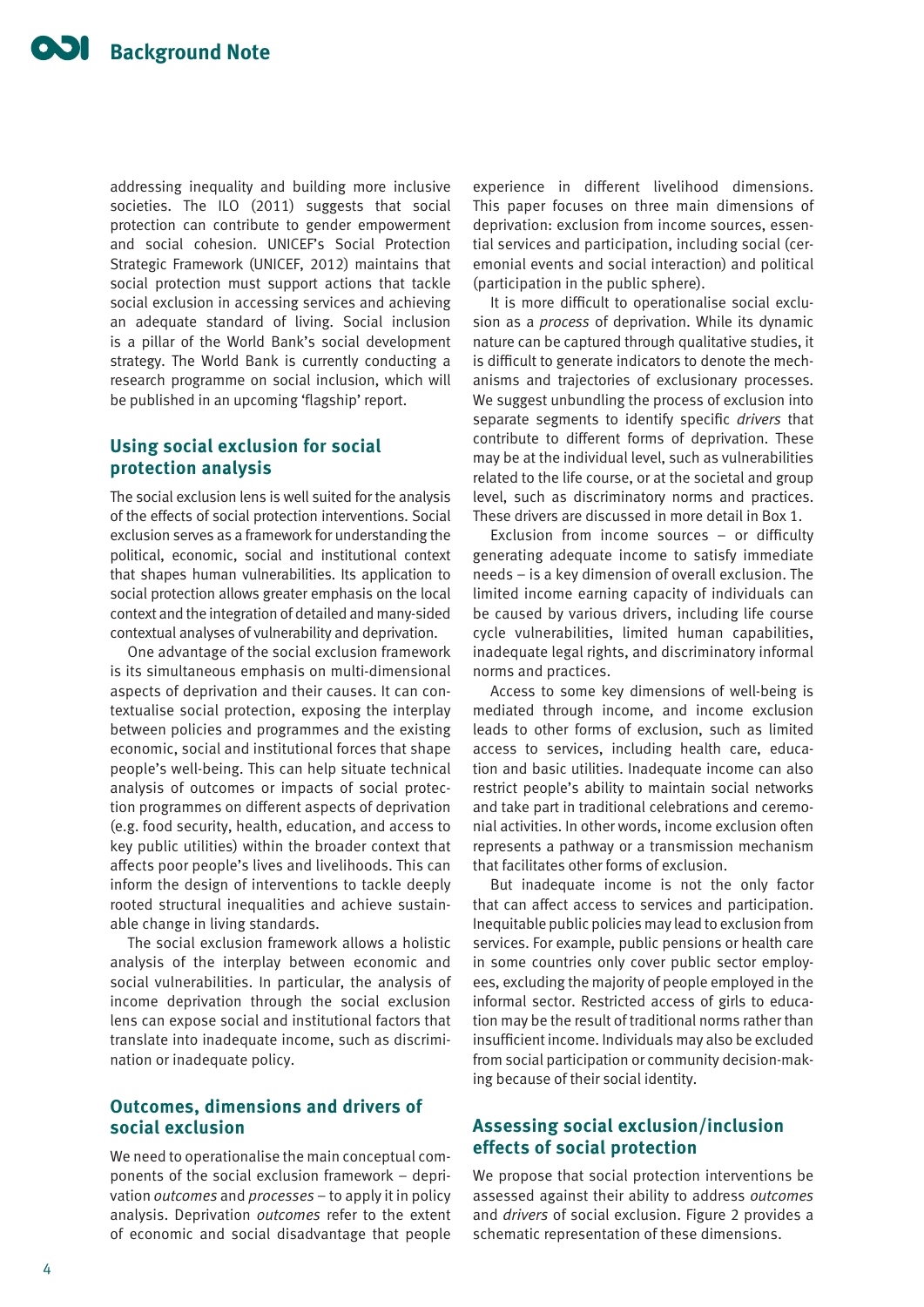## **Box 1. Drivers of social exclusion**

- Vulnerabilities related to life course cycle (such as maternity and old-age); physical inability to work or to be productive as a result of disability, injury or illness.
- Limited human capabilities (i.e. inadequate levels of education, skills, and health) that prevent individuals from accessing adequate and sustainable income sources.
- Inadequate legal norms and rights, including property rights, legislation to remove gender inequalities in accessing assets and labour markets, and equitable and fair labour standards.
- The inability of public policies and institutions to promote equitable and inclusive access to productive assets, resources and opportunities, including access to land, finance, and markets.
- Failure to establish systems and measures to institutionalise inclusive and equitable access to public services.
- Poor governance, i.e. the inability of societal institutions to uphold and enforce the rule of law and accountability, counteract corruption and clientelism, minimise bureaucratic hassle and red tape, and promote political participation.
- Informal norms and practices such as discrimination against individuals on the basis of their social and personal characteristics, such as gender, race, ethnicity, and sexuality.

The analysis of *outcomes* looks at the extent to which an intervention contributes to enhancing well-being within a specific livelihood dimension. For example, it is assumed that cash transfers can help promote inclusion in various dimensions of well-being. Increased income can enable individuals to attain adequate food and access health care, education, and other key services. Improved economic status can result in a better ability to participate in important social activities. This, in turn, can help foster and strengthen social capital, i.e. the relations of trust and reciprocity that bind different individuals in a society. Cash transfers can strengthen the resilience of extremely vulnerable individuals and help them avert negative coping strategies that would exacerbate their marginalisation. For instance, they can prevent individuals from entering into exploitative relations and dependence, or resorting to negative coping strategies such as child labour, distress migration or the selling of assets.

The analysis of *drivers* of deprivation and exclusion identifies the extent to which the intervention tackles the factors that limit individual ability to generate sufficient income, access essential services and take part in social and public life. In some cases, social protection can improve livelihood outcomes without necessarily addressing these drivers. Again, income

support through cash transfers can improve people's purchasing capacity and help access services and opportunities, but may not necessarily tackle the root causes of income deprivation, which may be conditioned by structural factors, such as lack of secure land ownership.

Yet, in other cases, social protection may not enhance livelihood outcomes if policies fail to tackle the specific factors that cause exclusion. For instance, education grants and school-based feeding programmes may not increase girls' access to schooling if informal social norms continue to restrict female education. See, for example Jones and Shahrokh (2012) for more discussion of factors that mediate people's experiences of risk and vulnerability. The identification of different drivers of social exclusion can establish the limits of the social protection intervention in question and identify institutional arrangements that can tackle different dimensions of exclusion more effectively.

Finally, we cannot assume that social protection always has a positive impact on social exclusion. Social protection – through design and/or implementation – can reinforce existing inequalities. For example, targeting by social category can exacerbate social divisions by including some groups and excluding others (Holmes and Jackson, 2008; Holmes, 2009). Likewise, poverty targeting has been criticised for ignoring many poor citizens and for the potential stigmatisation of beneficiaries (Mkandawire, 2005). This implies the importance of identifying the patterns of local social and institutional relations and the causes of existing inequalities to inform the design and implementation of policies and programmes.

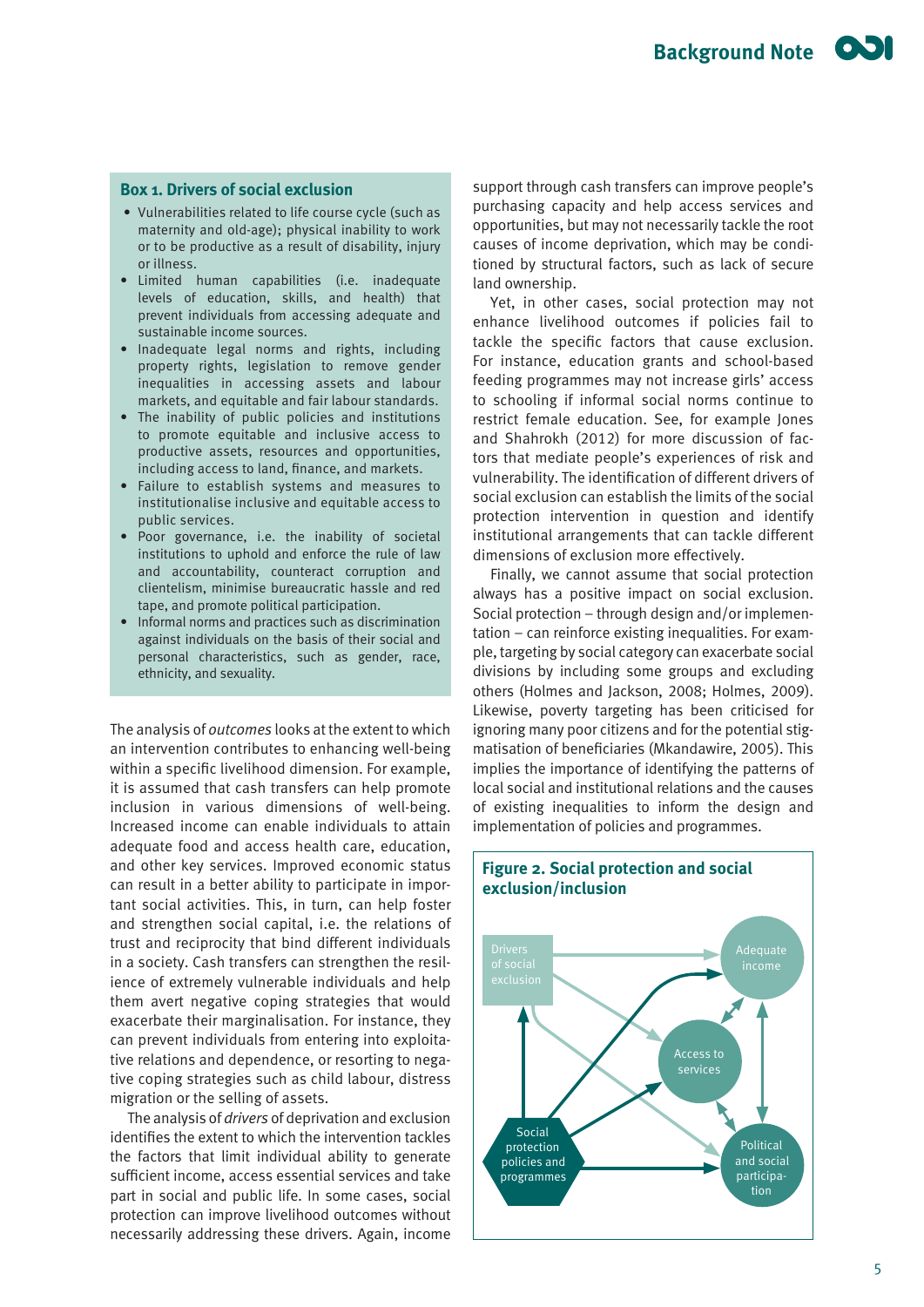## **Caveats for assessing exclusion/inclusion**

The assessment of the social exclusion/inclusion effects of social protection is not straightforward and requires realistic criteria, summarised in Box 2.

No social protection (or any other) policy or programme can tackle every different dimension of social exclusion at once. Silver (2007: 1) suggests that exclusion and inclusion are not 'perfect antonyms' and that individuals may be excluded in some dimensions, but included in others. So, social protection may promote inclusion in one area, but not in another. Cash transfers, for example, may promote individuals' access to health care and education, but may not enhance their productive capacity. This, however, does not imply that social protection failed to promote inclusion (within the specific sectoral dimensions of health care and education).

Social protection can contribute to social exclusion outcomes without addressing drivers of exclusion. For example, social protection interventions targeted at women may give them effective income support, but may not tackle the informal norms that exclude women from income generating opportunities in the first place. In many cases, social protection may not even seek to address the drivers of social exclusion. Social protection interventions tend to set different objectives according to the specific country context, institutional capacity and immediate needs of the population. For example, programmes in low-income and fragile environments often prioritise provision of income support over more ambitious goals of overcoming structural inequalities.

Social inclusion is an incremental process and it can often only be achieved in the medium to long term. For example, the introduction of formal citizenship rights may not be enough to institutionalise and enforce equal rights; constant policy engagement may be needed for a gradual shift in societal attitudes and behaviour restricting citizenship rights in practice. Similarly, the ability of cash transfers to enhance human capital or stimulate individuals' productive potential requires a long-term process to build up human capabilities and productive assets.

It is also crucial to be aware that 'complete' or 'full' inclusion, even if confined to a specific sector or issue, may be difficult to achieve more broadly. The value, regularity and predictability of cash transfers will determine the extent of income inclusion and access to essential services. Other factors such as institutional arrangements and informal norms and values will further determine access and utilisation. The assessment of social protection must, therefore, be based on the understanding of the extent to which it has improved the circumstances of poor and vulnerable individuals, rather than being judged against categorical param-

## **Box 2: Setting realistic assessment parameters**

- Social exclusion spans multiple dimensions, but social protection can only have a positive impact within a few specific sectors/areas, rather than across every dimension.
- Social protection programmes may only address the outcomes of exclusion, rather than its drivers, which is more challenging.
- Tackling social exclusion and promoting inclusion requires a gradual, incremental approach. The result of policies and programmes may become apparent only in the medium to long term.
- It is difficult to achieve 'full' inclusion. Therefore, it is more appropriate to evaluate a *contribution* of social protection to exclusion/inclusion, rather than to treat outcomes in a categorical manner, in terms of success or failure in achieving full inclusion.
- Design features including the benefit value, length and regularity of provision, are important to determine the extent of contribution to social exclusion/inclusion.

eters, such as success or failure in achieving full inclusion. We suggest that it is more appropriate to assess the *contribution* of social protection to social inclusion.

## **Examples of social exclusion/inclusion effects**

This section presents specific examples of how social protection could promote social inclusion by addressing some of the main outcomes and drivers of exclusion. There is limited evidence on the long-term impacts of social protection, and these examples show how social protection could affect social exclusion rather than documenting empirical evidence on its effects.

#### **Addressing life course vulnerabilities**

Social protection can establish legal rights and offer income security and services to address specific vulnerabilities experienced by people during their lives. It can support those unable to earn sufficient income in the labour market as a result of old age, pregnancy, child-rearing, disability or illness.

One example of inclusive social protection is the provision of support to older people through non-contributory or social pensions. These extend pension protection to those who are often outside the formal contributory system in many countries, including Bangladesh, Nepal, South Africa, Thailand, Viet Nam and Zambia.

Most older people in many LICs and MICs are not covered by formal contributory insurance pensions and depend on their family and social networks for financial support and social care. This leaves them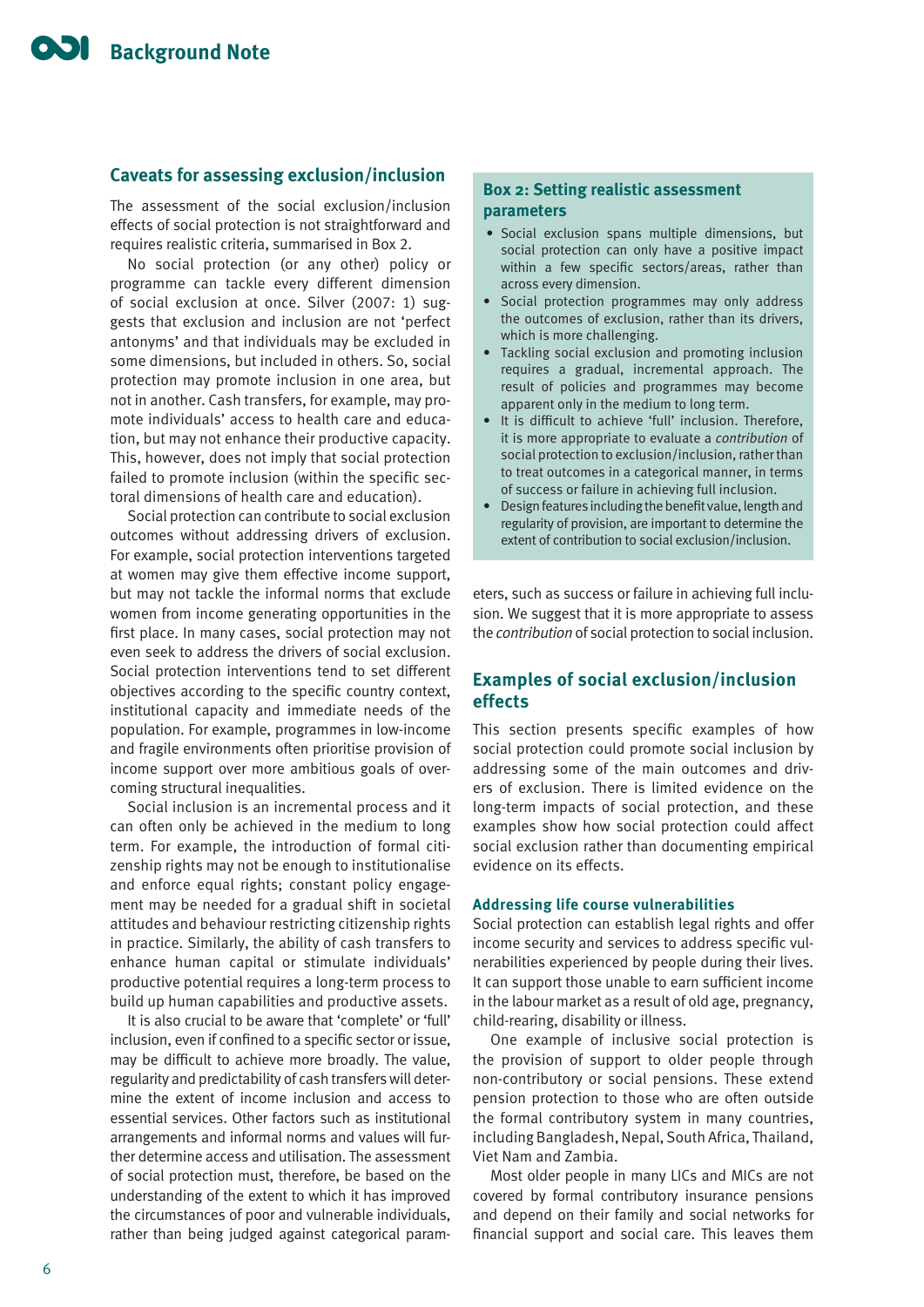economically and psychologically insecure. For example, contributory pensions cover only 10% of the working-age population in Indonesia and Viet Nam, and 15% in the Philippines and Thailand (Park, 2010).

Existing evidence demonstrates that social pensions contribute to the spending of older people on such basics as food, health care, and expenses associated with social and ceremonial activities (Handayani and Babajanian, 2012). As mentioned earlier, the ability of cash transfers to contribute to economic inclusion depends on their size. Many social pensions are small and cannot be expected to achieve high levels of inclusion immediately. More economic inclusion can, however, be achieved incrementally, as countries accumulate more distributable wealth in the future. For example, social pensions in Nepal offer a universal monthly benefit of NRs500 (\$6), which is less than half of the monthly individual subsistence minimum of NRs1,200 (\$14). Samson argues that despite their limited size, social pensions in Nepal establish an institutional foundation that could provide more effective support in the future (Samson, 2012).

Social pensions also address the drivers of old-age vulnerability and exclusion – often related to a time of life that makes it difficult to earn a stable and reliable income. More specifically, social pensions address the drivers of income exclusion for the elderly as they provide a source of income to individuals who cannot rely on the labour market for an income that will support their basic needs. In contrast, income support will not address the drivers of the social exclusion of able-bodied working-age adults, whose income earning capacity is undermined by lack of jobs or skills, rather than their physical ability.

#### **Instituting and enforcing legal rights**

Governments can institute and enforce legal norms that establish and uphold citizenship rights and entitlements for social protection. A variety of institutional arrangements promote rights-based social inclusion, including legal guarantees to social protection, affirmative action to reach and support disadvantaged groups, and minimum labour standards. These can address some drivers of social exclusion that limit individual ability to benefit from social protection and economic opportunities, and help them claim their rights to decent working conditions and protection against abuse and injustice.

A number of LICs and MICs have introduced legal guarantees for social protection. The 1996 South African Constitution declares that the State is obliged to provide basic social protection to its citizens (Hagen-Zanker and Morgan, 2011). Likewise, the Brazilian Constitution obliges the State to provide health and education services as basic rights for all citizens and guarantees, in principle, social assistance as a right for the poor (Bastagli, 2008). Once rights have been put in place, further steps must be taken to ensure that they are enforced in practice and that everyone benefits equally.

Legal rights can also be incorporated in specific social protection programmes. For example, India's Mahatma Gandhi National Rural Employment Guarantee Act (MGNREGA) provides a legal guarantee for 100 days of unskilled manual work per year to adult members of any rural household (Holmes et al., 2011). MGNREGA not only guarantees the right to work in principle, but also has institutional features to enforce people's access to its benefits. These include grievance redress procedures and bottom-up social accountability mechanisms known as 'social audits'. It also offers affirmative action through quotas for the Scheduled Castes and Scheduled Tribes to facilitate their inclusion. Successful implementation of these measures varies widely across India, which suggests that their contribution to social inclusion is contextspecific and varies with regional characteristics and implementation practices.

Labour standards or social protection regulations and rules that govern working conditions and industrial relations in the workplace are good examples of inclusive social policy. Labour standards guarantee a minimum acceptable level of well-being for citizens in the workplace by, for example, establishing fair procedures for hiring and firing, minimum wage, paid parental leave, occupational health and safety, and protection against discrimination and exploitation. The ILO's 1998 Declaration on Fundamental Principles and Rights at Work sets out four 'core labour standards', binding on all ILO member states: elimination of forced and compulsory labour; abolition of child labour; elimination of discrimination in employment and occupation; and freedom of association and the right to collective bargaining.

Labour standards are only effective when they are enforced in practice. One challenge to their implementation is to ensure the compliance of the informal sector where most poor people work in most LICs and MICs. Enforcement of labour standards often increases with the growth of the formal sector. In South Korea and Taiwan, for example, overall labour standards for employment conditions, wages, and rates of unionisation improved with the contraction of the informal economy (Singh and Zammit, 2003).

#### **Investments in human capital**

Social protection can improve human capabilities or human capital, including skills, knowledge and health, by promoting access to education and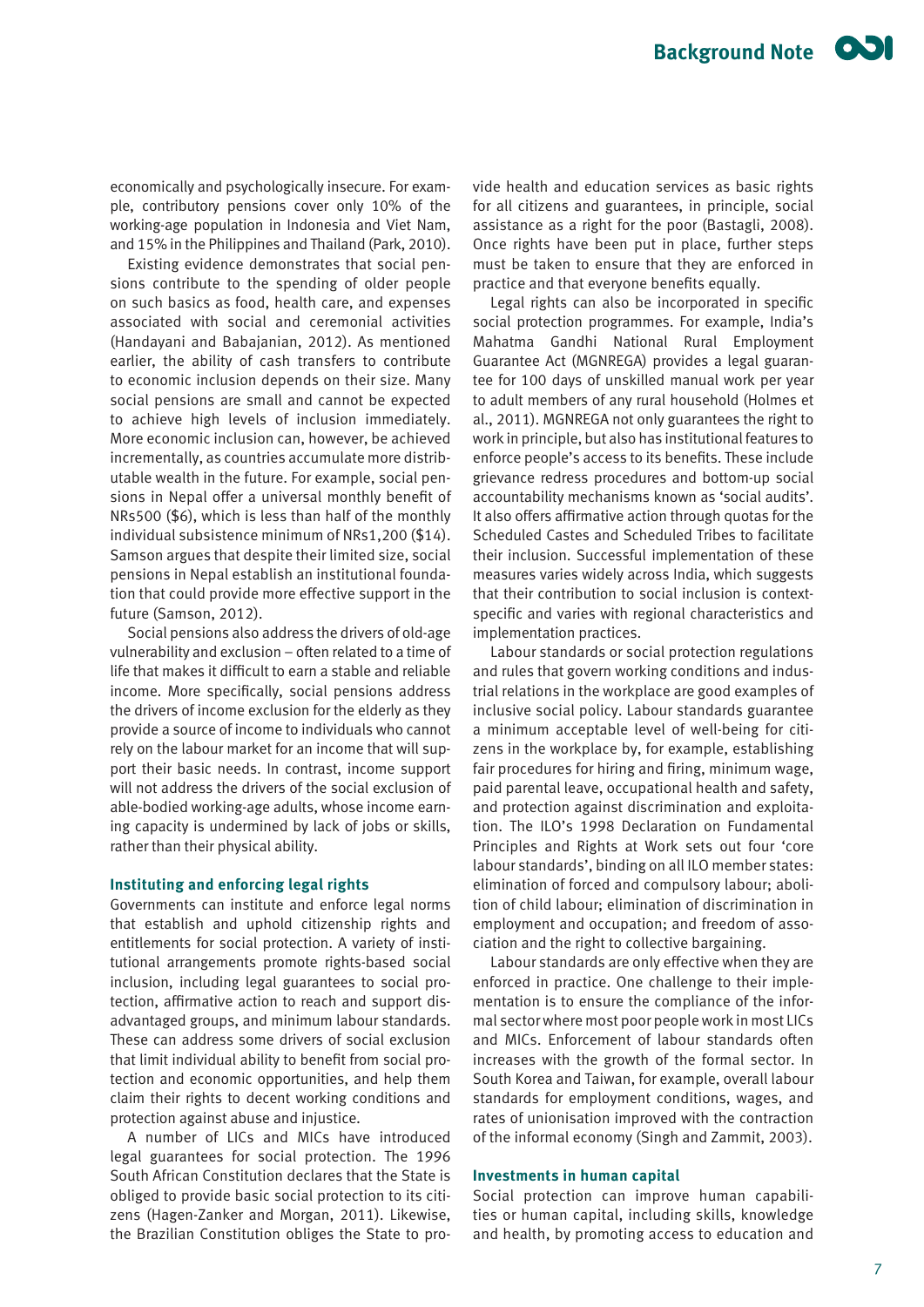training, health care and nutrition through the provision of cash or the institutionalisation of inclusive access. The ability of individuals to develop and expand their capabilities is, in itself, a basic human freedom (Sen, 1990).

Poverty can prevent households from investing in the education of children and utilising health services (Knowles et al., 1999; ILO, 2008). Evidence from household surveys indicates that the high cost of health care, including private payments, is the main reason why individuals do not seek, or do delay, medical treatment (Tomini et al., 2012). Private or out-of-pocket payments in LICs and MICs are widespread. For example, they account for over 40% of total health expenditure in Indonesia, up to 50% in Ecuador, Ghana and Kenya, and over 70% in India and Tajikistan (ILO, 2008). Out-of-pocket payments not only deter individuals from using health services, but may also deepen the poverty levels of those who are already poor. For example, India's 2004-05 household survey data suggest that some 39 million Indians fell into poverty that year who would not have done so were it not for out-of-pocket health care expenditures (Selvaraj and Karan, 2009).

By enhancing individual incomes, as well as access to and use of important services, social protection instruments, such as cash transfers, can tackle social exclusion outcomes. There is significant evidence that both unconditional and conditional cash transfers help households spend more on education and health care (Devereux et al., 2005; Adato and Bassett, 2009).

For example, the unconditional Old Age Grant and Child Support Grant in South Africa seem to increase school enrolment (Samson et al., 2004), with similar results for unconditional cash transfers in Malawi and Zambia (Covarrubias et al., 2011; Miller et al., 2008). In South Africa, transportation to hospital and hospital fees appear more affordable with the receipt of unconditional cash transfers (Goudge et al., 2009).

Conditional cash transfers (CCT) programmes targeted at poor families with children have been promoted in the past decade to facilitate access to education and health care. They incorporate conditions that require regular school attendance, health check-ups, and improvement in nutrition. A comparison of six CCTs showed that five programmes led to increases in primary school attendance and three to increases in secondary school attendance rates (IEG, 2011). Impact evaluations from major CCT programmes, such as Progresa/Oportunidades in Mexico (Skoufias, 2001; Behrman and Hoddinott, 2005) and Bolsa Família in Brazil (Bastagli, 2008; Soares and Silva, 2010) demonstrate positive outcomes for school enrolment and, to some extent,

for health. It is not yet clear whether greater access to health care and education in CCT programmes is achieved through increased income, conditionalities or the combination of the two (DFID, 2011; Fiszbein and Schady, 2009: 163).

Cash transfers targeted at families with children can address the drivers of social exclusion that are conditioned by inadequate skills and poor health, thereby contributing to long-term income inclusion. In particular, investments in children's education and health can ensure that the generation of young adults that joins the labour market in the future has the skills and good health needed to generate adequate income and advance their livelihoods. In other words, cash transfers can contribute to long-term human capital development, stimulate greater productivity and prevent intergenerational transmission of poverty (de la Brière and Rawlings, 2006; ILO, 2011). This implies that social protection could alter the existing institutional barriers that restrict the ability of individuals to develop their capabilities and take advantage of labour market opportunities.

Many governments use 'active' labour market programmes to address social exclusion, such as training and skills development, jobs search assistance and counselling, that aim to enhance people's capacity to participate in the labour market.<sup>3</sup> Special Social Activation Programmes to reintegrate the unemployed in the labour market are seen as important instruments to promote social inclusion in many high-income countries, including France, the Netherlands, Norway and the UK (van Berkel and Hornemann Møller, 2002; OECD, 2005; Daguerre and Etherington, 2009). Some are integrated with other relevant services, including social care and health services. There are calls to consider activation policies in LICs and MICs to improve access to jobs and income-generating opportunities and promote graduation from social assistance (Almeida et al., 2012). However, it remains to be seen if these programmes can alter the existing structural bottlenecks to labour market participation in developing contexts.

#### **Strengthening productive capacity**

Participation in social protection activities can enable poor and vulnerable people to strengthen their assets and invest in agricultural inputs. This can, in turn, enhance their productive capacity and increase their income to address long-term income exclusion. 'Livelihood support' programmes that transfer productive assets or offer agricultural inputs often have a positive impact on the ability of poor households to build an asset base and increase their productivity (Farrington et al., 2007; Hulme and Moore, 2008; Alderman and Yemtsov,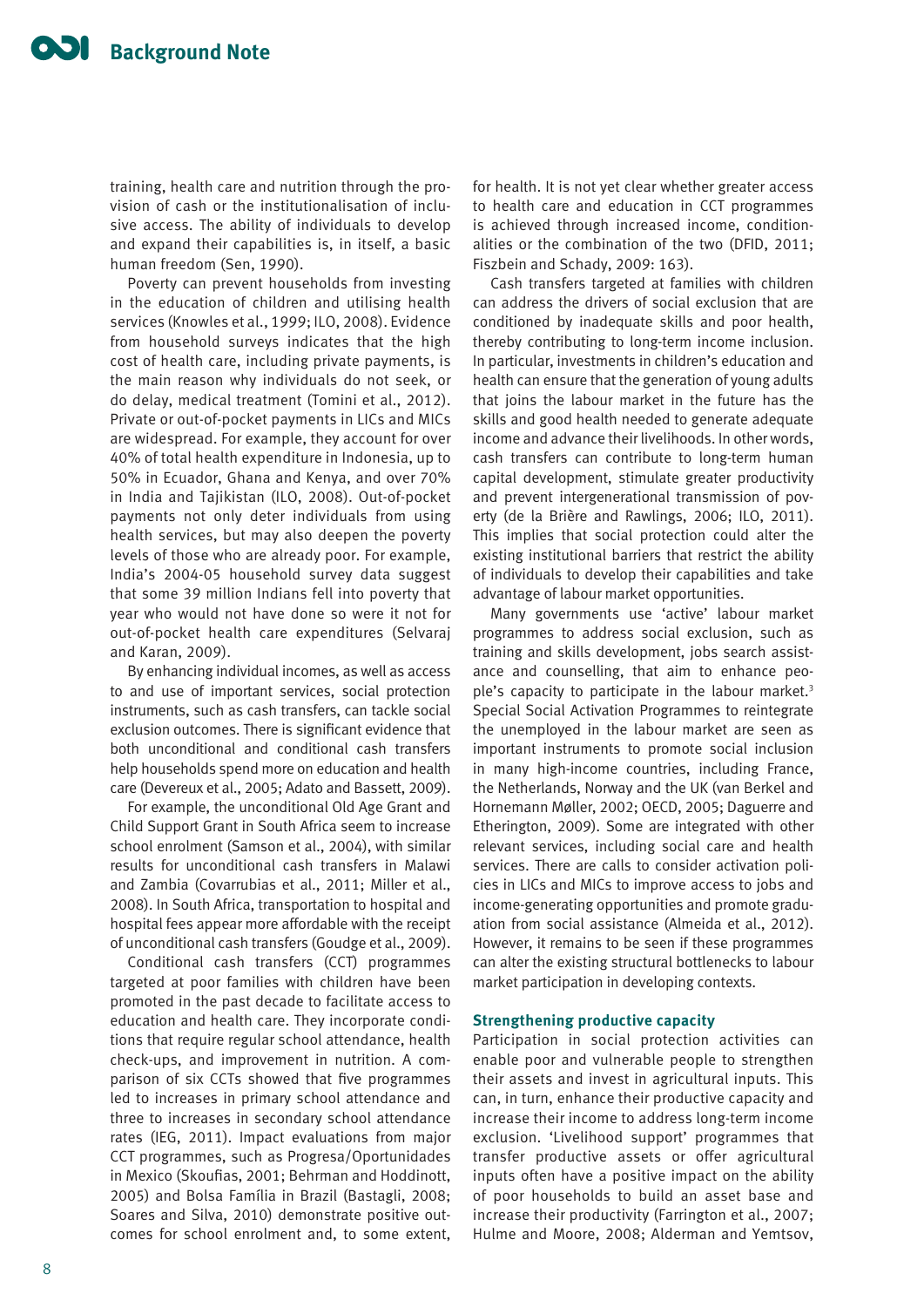2012). There is also evidence that social cash transfers often enable people to invest in productive activities – again, enhancing their earning capacity (Devereux et al., 2005; Gertler et al., 2006; Alderman and Yemtsov, 2012). A literature review by Barrientos and Scott (2008) suggests that cash transfers need to be regular and reliable and offer adequate levels of support to facilitate household investment and graduation from poverty.

Investment in productive capacity can help address the drivers of social exclusion conditioned by the limited asset base of many poor individuals. To do so, however, social protection interventions must be designed as part of broader institutional arrangements (Moser, 2008; Banks and Moser, 2011). Social protection interventions must be embedded in the understanding of the specific economic, social and institutional contexts that affect people's ability to advance their livelihoods. Based on evidence from case studies in Bangladesh, Holmes et al. (2008) suggest that social protection programmes reduced the constraints faced by extremely poor households engaging in productive activities. They argue, however, that social transfers alone may not increase agricultural productivity and must be complemented by other interventions that reduce the risk of asset loss, help households overcome labour constraints, and improve access to markets.

## **Supporting inclusive policies and institutional arrangements**

There are two ways in which social protection can improve access to education, health care and other important services. As mentioned earlier, it can increase individual income and, in turn, enhance people's ability to bear the costs required for accessing services. It can also have a direct impact on the institutional and policy-related barriers that undermine people's access to important services. Governments can put in place systems and measures to offer affordable services and institutionalise inclusive and equitable access. For example, social health protection – tax-financed or insurance-based public and private schemes – is an important social protection instrument that promotes access to affordable health care.

Some middle-income post-Soviet countries, such as Armenia and Georgia, have undertaken radical health sector reforms to contain rising health care costs and ensure that most of the newly-impoverished population could access affordable health services. In 1998, for example, the Government of Armenia introduced a Basic Benefit Package offering free, publicly subsidised health services to eligible vulnerable people, including all beneficiaries of the means-

tested 'family benefit' cash transfer programme. The programme also provides free treatment of certain diseases and medical conditions for the whole population. Research shows that that its beneficiaries paid 45% less in fees for doctor visits and displayed 36% higher outpatient utilisation rates than individuals who did not receive the services (Angel-Urdinola and Jain, 2006). By introducing the Basic Benefit Package, the Government of Armenia promoted the inclusion of the poor and vulnerable in health care.

In India, the Rashtriya Swasthya Bima Yojana (RSBY) national health insurance scheme offers free health insurance coverage for hospital treatments to all people living below the Basic Poverty Line. It also offers transport subsidies and simplified registration procedures that require no paperwork. RSBY is an important step to extend health coverage in India, covering more than 23 million people in 2011. There are signs that it has increased the use of health services among the poorest and marginalised groups (USAID, 2010).

However, legal social health protection coverage may not automatically reduce out-of-pocket payments significantly. Studies show that the scope of the benefit package, including the financial protection and the quality of services provided, are crucial for minimising private out-of-pocket expenditures (ILO, 2008). Social health protection must go handin-hand with efforts to reduce corruption and informal fees, and should be complemented with reforms to improve accountability and responsiveness within public institutions. In other words, social health protection alone may not enhance social inclusion in the absence of measures to tackle other drivers of social exclusion, such as poor governance.

User charges for basic utilities, including electricity, gas, heating and drinking water are a particularly heavy burden for the poor and vulnerable. Special policy and institutional provisions, such as 'propoor' regulatory frameworks, targeted subsidies, fee waivers, and reduced utility tariffs can address this financial burden and institutionalise equitable access. For example, the introduction of user fees for electricity and domestic water in many countries has been accompanied with targeted provisions to enhance affordability and access for the poor. This includes introducing lower, subsidised 'lifeline' utility tariffs for monthly consumption of water/ electricity/ gas below a certain threshold sufficient to cover basic needs for the poor (Trémolet and Binder, 2009). Many countries, including Bangladesh, Pakistan, the Philippines and South Africa have a life-line tariff for electricity. Depending on their targeting effectiveness, utility subsidies can tackle social exclusion drivers by institutionalising access to services that would otherwise be unaffordable for many poor people.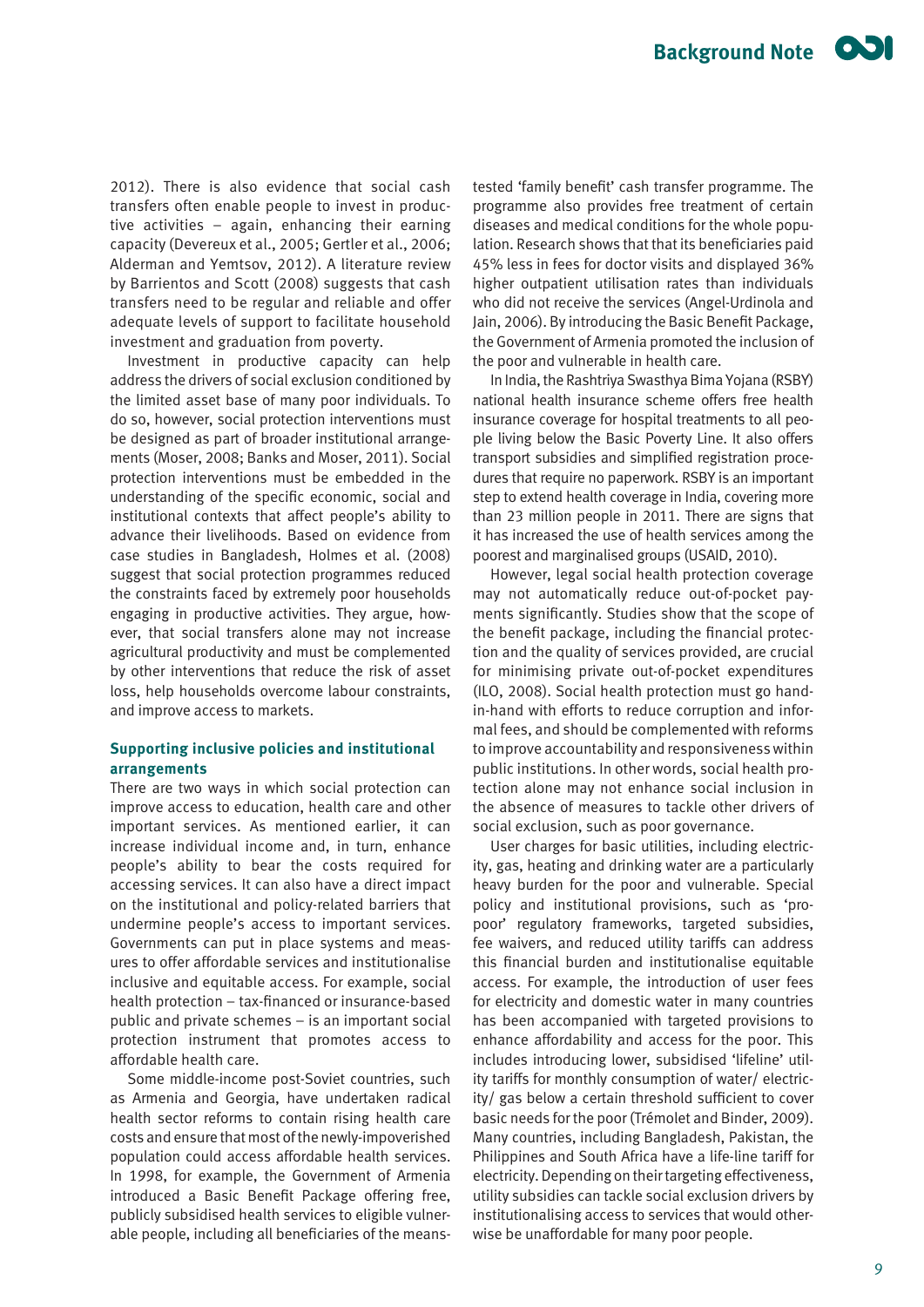#### **Summary**

Social protection policies and programmes can address the outcomes and drivers of social exclusion, as the example in Figure 3 shows. They can establish legal and regulatory frameworks and corresponding institutional arrangements to grant citizenship rights and extend social support to previously excluded groups. Social transfers can help address the livelihoods needs of marginalised individuals, improve access to health care, education and basic utilities, and enhance economic and productive opportunities. Policies and institutional arrangements can ensure equitable and inclusive access to basic services and public utilities. However, we cannot expect social protection to address all drivers or outcomes of exclusion. To understand the nature and types of impacts of social protection in various settings, we need to strengthen the evidence base on those impacts.

## **Policy relevance of linking social exclusion with social protection**

This paper suggests that the social exclusion framework is a useful conceptual and operational tool for assessing the effectiveness of social protection policies and programmes. It can place a social protection intervention within a specific social and institutional context, generating understanding not only about its livelihood effects, but also about the factors and conditions that affect people's lives and livelihoods. It makes it possible to go beyond a nar-



row impact evaluation approach that focuses only on the specific outcomes and impacts of the intervention. The social exclusion lens also makes it possible to unpack the complex relationship between income and non-income aspects of well-being. It does so by focusing on the role of income in access to essential services and social participation and by highlighting the role of social and institutional factors that translate into economic vulnerability.

The application of the social exclusion framework has important policy significance. It can help establish the strengths and limitations of existing social protection arrangements. This information can be used to inform the design and implementation of policies and programmes, to ensure that they not only offer subsistence support but also tackle the drivers of exclusion and vulnerability.

For example, an analysis of a cash transfer programme can establish its limits in tackling factors outside its 'sectoral reach'. It can identify areas where the programme can be linked to, and coordinated with, interventions in other sectoral areas to address drivers of exclusion more effectively. And it can stimulate broader policy reforms, such as establishing equal minority rights or improving administrative efficiency, to ensure policy complementarity and synergy.

The social exclusion framework can also be a useful analytical tool even when social protection does not aim for such ambitious goals as empowerment, capability promotion or institutionalised access to services. Social protection does not necessarily need to tackle drivers of poverty and inequality if the priority is to ensure food security or provide emergency assistance. However, even when the goals are modest, applying the social exclusion framework can help policy-makers understand the local context (and therefore what drives deprivation and vulnerability) and identify the existing policy gaps to be addressed through further action.

Finally, the social exclusion framework is a useful instrument for social analysis before an intervention is designed, allowing policy-makers and development practitioners to identify opportunities and risks to policies and programmes and determine how to address them through appropriate design and implementation. In particular, in-depth contextual analysis of existing deprivations and their drivers can create realistic expectations about what social protection can achieve and establish feasible goals and benchmarks.

Written by Babken Babajanian, ODI Research Fellow (b.babajanian@ odi.org.uk) and Jessica Hagen-Zanker, ODI Research Officer (j.hagen-zanker@odi.org.uk).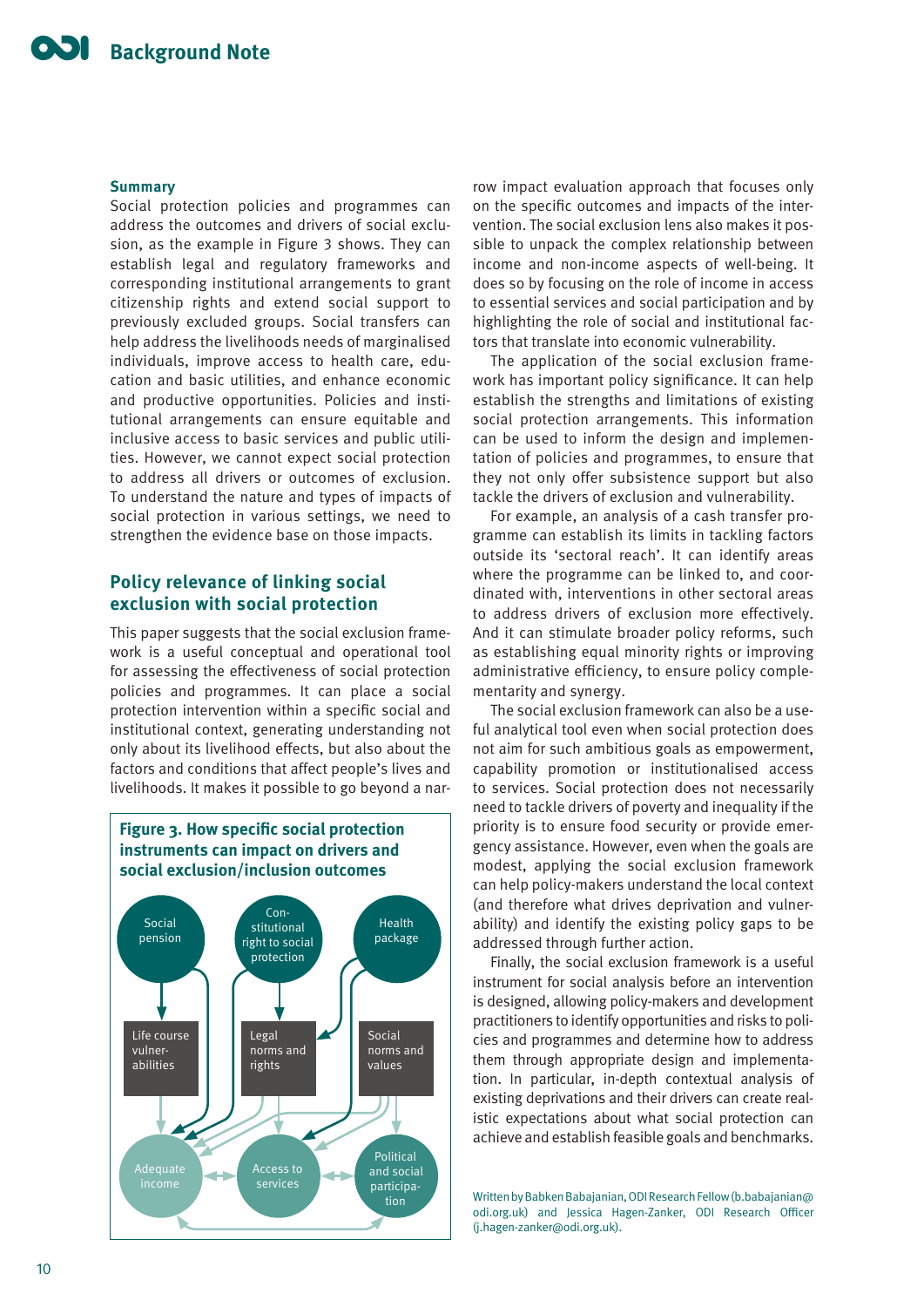#### **References and endnotes**

#### **References**

- Adato, M. and Basset, L. (2009) 'Social protection to support vulnerable children and families: the potential of cash transfers to protect education, health and nutrition'. *Aids Care*  21(Suppl. 1): 60-75.
- Alderman, H. and Yemtsov, R. (2012) 'Productive Role of Social Protection, Social Protection and Labor'. Discussion Paper No. 1203. Washington, D.C.: World Bank.
- Almeida, R., Arbelaez, J., Honorati, M., Kuddo, A., Lohmann, T., Ovadiya, M., Pop, L., Sanchez Puerta, M. L. and Weber, M. (2012) 'Improving Access to Jobs and Earnings Opportunities: The Role of Activation and Graduation Policies in Developing Countries'. Background Paper for the World Bank 2012–2022 Social Protection and Labor Strategy. Washington, DC.: World Bank.
- Angel-Urdinola, D. F. and Jain, S. (2006) 'Do Subsidized Health Programs in Armenia Increase Utilization among the Poor?' World Bank Policy Research Working Paper 4017. Washington, D.C.: World Bank.
- Banks, N. and Moser, C. (2011) 'Social Protection and Assets'. Briefing Paper 2. Global Urban Research Centre (GURC). Manchester: GURC.
- Barrientos, A., and Scott, J. (2008) 'Social Transfers and Growth: A Review'. Working Paper 52. Manchester: Brooks World Poverty Institute.
- Bastagli, F. (2008) 'The Design, Implementation and Impact of Conditional Cash Transfers Targeted on the Poor: An Evaluation of Brazil's Bolsa Família.' PhD Thesis. London: London School of Economics and Political Science.
- Behrman, J. and Hoddinott, J. (2005) 'Programme Evaluation with Unobserved Heterogeneity and Selective Implementation: the Mexican PROGRESA Impact on Child Nutrition'. *Oxford Bulletin of Economics and Statistics* 67(4):547-569.
- Burchardt T., Le Grand J., and Piachaud, D. (2002) 'Introduction', in Hills, J., Le Grand, J. and Piachaud, D., *Understanding Social Exclusion*. Oxford: Oxford University Press.
- Covarrubias, K, B. Davies, and Winters, P. (2011). *From Protection to Production: Productive Impacts of the Malawi Social Cash Transfer Scheme*. Rome: United Nations Food and Agricultural Organization.
- Daguerre, A. with Etherington, D. (2009) 'Active labour market policies in international context: what works best? Lessons for the UK'. Working Paper No 59. Norwich: Department for Work and Pensions.
- de Haan, A. (1999) *Social Exclusion: Towards an Holistic Understanding of Deprivation*. London: Department for
- International Development. de la Brière, B. and Rawlings, L. B. (2006) 'Examining Conditional Cash Transfer Programs: A Role for Increased Social Inclusion?' Social Protection Discussion Paper No. 0603. Washington, D.C.: World Bank.
- Devereux, S., J. Marshall, J. MacAskill and Pelham, L. (2005) *Making Cash Count: Lessons from Cash Transfer Schemes in East and Southern Africa for Supporting the Most Vulnerable Children and Households*. London and Brighton: Save the Children UK, HelpAge International and IDS.
- DFID (2011) 'Cash Transfers Evidence Paper'. Policy Division. London: UK Department for International Development.
- Ellis, F. (2008) '"We Are All Poor Here": Economic Difference, Social Divisiveness, and Targeting Cash Transfers in Sub-Saharan Africa'. Paper prepared for the Conference on *Social Protection for the Poorest in Africa: Learning from Experience*, Uganda 8-10 September 2008.
- European University Institute (2010) *The 2010 European Report on Development, Social Protection for Inclusive Development*. Florence: Robert Schuman Centre for Advanced Studies, European University Institute.
- Farrington, J., Holmes, R. and Slater, R. (2007) 'Linking Social Protection and the Productive Sectors'. ODI Briefing Paper 28. London: ODI.
- Fiszbein, A. and Schady, N. (2009) *Conditional Cash Transfers: Reducing Present and Future Poverty*. A World Bank Policy Research Report. Washington, D.C.: World Bank.
- Gertler, P., S. Martinez and Rubio-Codina, M. (2006) 'Investing cash transfers to raise long term living standards'. Policy Research Working Paper 3994. Washington, D.C.: World Bank.
- Gore, C. and Figueiredo, J. B. (1997) 'Social Exclusion and Anti-Poverty Policy: A Debate'. Research Series Paper 110. Geneva: ILO and UNDP.
- Goudge, J., Russell, S., Gilson, L., Gumede, T., Tollman, S., Mill, A. (2009) 'Illness-related impoverishment in rural South Africa: why does social protection work for some households but not others?' *Journal of International Development* 21(2): 231-251.
- Hagen-Zanker, J. and Morgan, J. (2011). 'South Africa's cash social security grants: progress in achieving coverage'. Development Progress Stories. London: Overseas Development Institute.
- Handayani, S. W. and Babajanian, B. (eds) (2012) *Social Protection for Older Persons: Social Pensions in Asia*. Manila: Asian Development Bank.
- HelpAge International (2011) 'The Role of Cash Transfers' in *Strengthening State-Citizen Relations in Fragile Contexts*. London: HelpAge International.
- Holmes, R. and Jackson, A. (2007) 'Cash Transfers in Sierra Leone: Appropriate, Affordable or Feasible?' Project Report. London: Overseas Development Institute.
- Holmes, R., Farrington, J., Rahman, T., and Slater, R. (2008) 'Extreme Poverty in Bangladesh: Protecting and Promoting Rural Livelihoods'. ODI Project Briefing 15. London: Overseas Development Institut.
- Holmes, R., Morgan, J. and Hagen-Zanker, J. (2011). 'Progress in providing employment for the poor: The national public works programme in India'. Development Progress Stories. London: Overseas Development Institute.
- Hulme, D. and Moore, K. (2008) 'Assisting the Poorest in Bangladesh: Learning from BRAC's 'Targeting the Ultra Poor Programme''. In Barrientos, A. and Hulme, D. (eds) *Social Protection for the Poor and Poorest*. Palgrave: London.
- IEG (2011) 'Evaluation of Social Safety Nets'. Approach Paper. Washington D.C.: World Bank.
- ILO (2006) *Social Protection and Inclusion: Experiences and Policy Issues*. Geneva: International Labour Organization.
- ILO (2008) Social Health Protection. An ILO Strategy Towards Universal Access to Health Care. Geneva: International Labour Organization.
- ILO (2011) *Social Protection Floor for a Fair and Inclusive Globalization*. Geneva: International Labour Organization.

Jones, N. and Shahrokh, T. (2012) 'Social protection pathways: shaping social justice outcomes for the most marginalised now and post-2015'. ODI Background Note. London: Overseas Development Institute, forthcoming.

Knowles, J., Pernia, E. and Racelis, M. (1999) 'Social Consequences of the Financial Crisis in Asia'. *EDRC Briefing Notes*, No. 16. Manila: ADB. Available at: http://www.adb.org/Documents/ EDRC/Briefing\_Notes/BN016.pdf.

Miller C., Tsoka, M., Reichert, K. (2008) Impact Evaluation Report: External Evaluation of the Mchinji Social Cash Transfer Pilot'. Boston and Lilongwe: Government of Malawi, UNICEF, USAID.

- Mkandawire, T. (2001) 'Social Policy in a Development Context'. Social Policy and Development Programme Paper 7. Geneva: United Nations Research Institute for Social Development (UNRISD).
- Moser, C. (2008) 'Assets and Livelihoods: A Framework for Asset-Based Social Policy' in Moser, C. and Dani, A. (eds) *Assets, Livelihoods, and Social Policy*. Washington D.C.: World Bank. pp. 43-85.